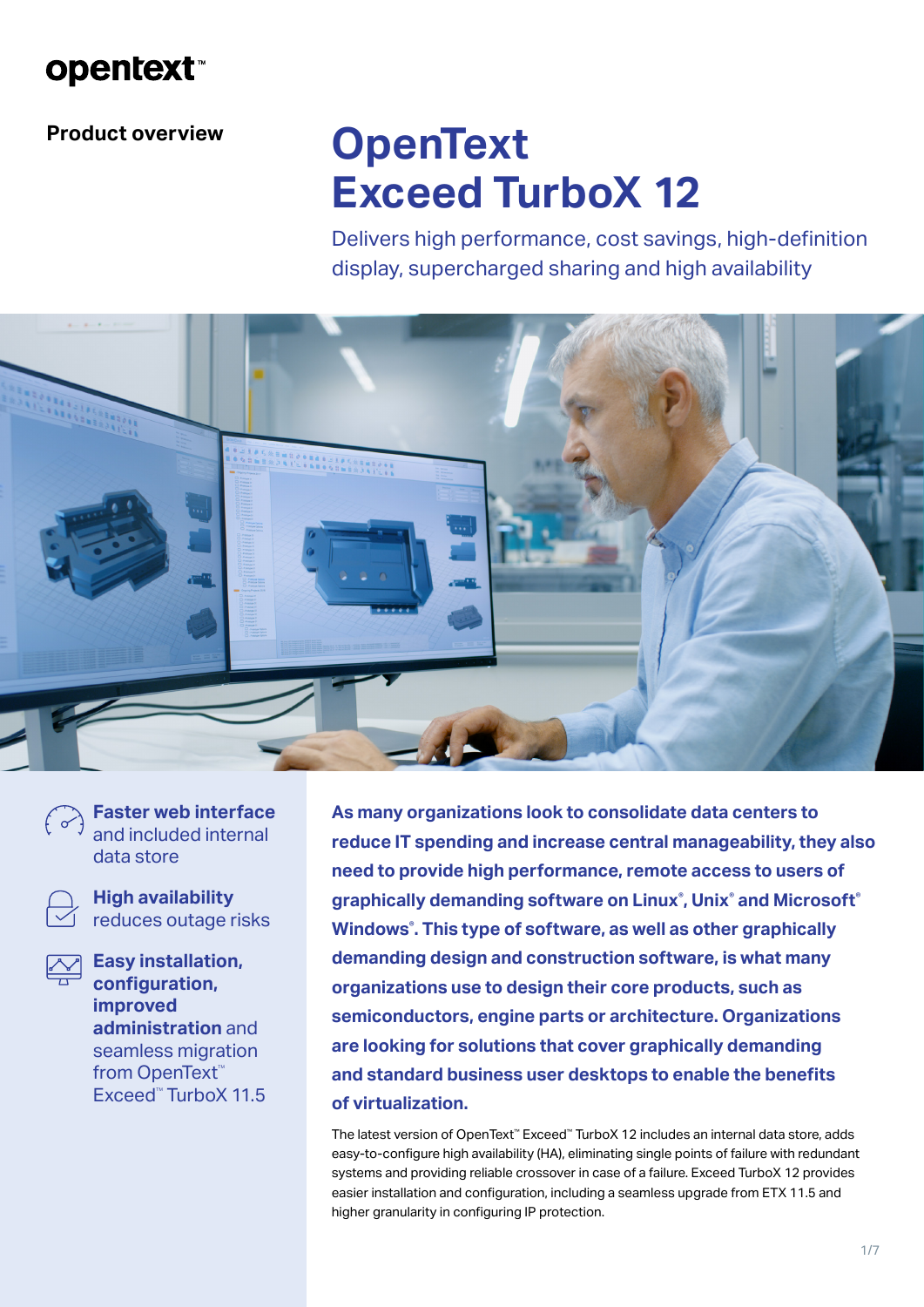### **opentext**™

Exceed TurboX (ETX) is an advanced solution for desktop virtualization and remote access to graphically demanding applications, such as CAD, EDA and many others, including X Window applications hosted on UNIX and Linux servers and Windows applications hosted on Windows servers. Exceed TurboX provides high performance over long-distance and low-bandwidth data connections. It provides a central location for IT to securely deploy applications running on a variety of server platforms to a managed list of users, reducing costs by consolidating applications into a single, or very few, global data centers with minimal disruption to the business.

Exceed TurboX provides high security on many levels to protect intellectual property from internal and external attacks. Keeping core product design applications in a central data center ensures there is no physical unauthorized access. Strong encryption is used for the data traffic between the client browser and the ETX web server, as well for the screen content stream between a node and the client.

Users have many platform choices for remote access to their graphically demanding solutions. Exceed TurboX can be used on Windows, Mac, Linux or iPad. These platforms are significantly more cost-effective than giving high-end graphics Linux/Unix workstations to every user.

#### **Global productivity and collaboration**

As uncomplicated collaboration between employees and external partners increases productivity. Exceed TurboX provides supercharged screen sharing, including the ability to pass control to remote users to enable a highly productive global workforce.

#### **Simplified architecture**

Exceed TurboX 12 eliminates the need to install and manage an external database. The new internal data store eliminates a wide variety of administration tasks, such as database hosting, scheduled backups and database replication. In version 12, ETX Server now uses an internal lightweight data store, with binary files (such as runtimes) stored directly on the file system. The Tomcat web server from prior releases has also been eliminated and replaced by Eclipse Jetty, an internal web server that provides better efficiency and tighter security.

#### **Integrated High Availability**

Exceed TurboX 12 servers can now be deployed in a highly available server "cluster," providing high availability access to ETX Server with maximum uptime. Each server in the HA cluster is active, so that sessions can be distributed to each ETX Server in the cluster by means of a front-end web load balancer. This new HA model follows enterprise best practices for high availability web servers and replaces the "failover" model from previous versions that required enterprise database replication and only supported a single "master" server. In the cluster model, data is synchronized automatically between ETX servers, so that a failed ETX server can be brought back online later without data corruption or data synchronization issues.

#### **Easier administration**

The installation process for the ETX Server has been simplified into two steps: Extract the files and start the server. Configuration can be fully automated from the command line and REST APIs, but can also be completed entirely through the ETX Server manager (web console). New messages have been added to notify server administrators of problems, such as low disk space or the inability to reach the license server or other servers in the HA cluster.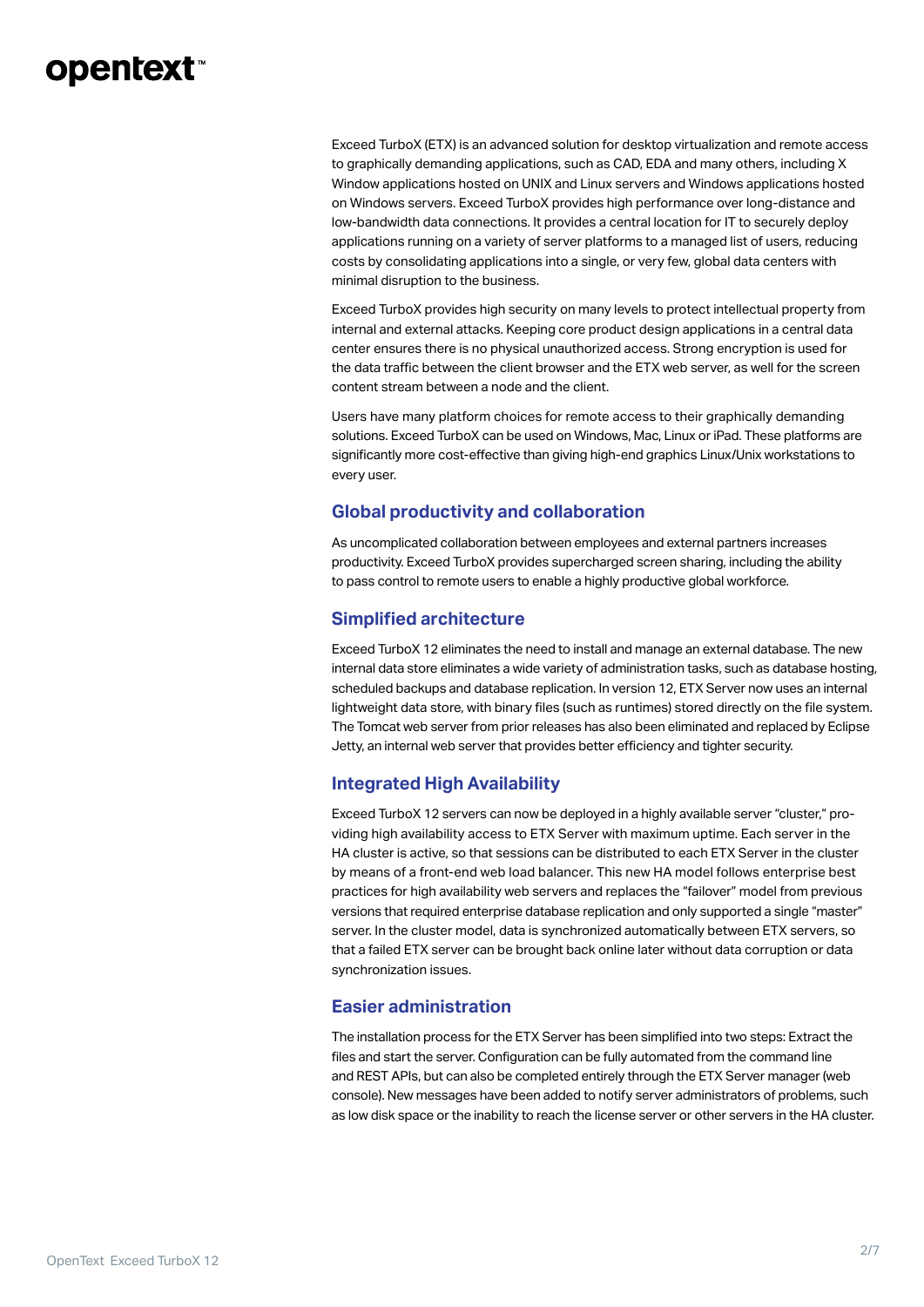## **opentext**™

#### **SMS group improves staff productivity with OpenText**

SMS group GmbH (SMS) is a German, family-owned business founded in 1871, with approximately 13,500 employees and annual revenues of €3.5 billion. As a leading, global partner for the metal industry, SMS focuses on quality and innovation, striving to add value worldwide.

SMS group deployed OpenText<sup>™</sup> Exceed™ TurboX to give its engineers and knowledge workers global access to centralized graphical software for complex calculations and graphical simulations running on UNIX® servers in a data center.

*"OpenText Exceed TurboX provides us with a cost-saving and reliable solution, that simply works."*

**Dr. -Ing. Christian Imiela** Manager, Calculations and Structure Analyses SMS group

 $\exists$  [Read the Success story](https://www.opentext.com/customer-stories/customer-story-detail?id=1418)

#### **Seamless upgrades**

Upgrading from ETX version 11.5 to version 12 is easy with an automated migration procedure built into version 12. This will automatically migrate existing users and database (including DB2, MSSQL or Derby) to version 12 without losing any data from the existing environment. This process is automatic and does not require much effort on behalf of the ETX administrator.

All existing configuration settings will be automatically imported into the new ETX 12 configuration and all required version 12 updates will be done automatically. This is required to support the new properties and changes introduced with ETX 12 high availability server clusters and other new features. For administrators, this is a seamless process, not requiring manual work.

#### **Enhanced IP protection**

ETX supports organizations to protect their IP in a locked down data center. Systems can be configured so that internal and external users are unable to print locally, transfer files from the server or copy content to the local clipboard. With ETX 12, clipboard interactions can be restricted or allowed in both node to client and client to node modes. Printing and file transfer can now be configured sitewide or per profile, giving administrators more granular ways of protecting IP without restricting usability.

Organizations all over the world use Exceed TurboX for its reliability and ability to preserve sessions over client disconnects. Exceed TurboX excels when it comes to performance over WAN, giving remote users local-like performance. High performance enables data center consolidation, which saves costs, while the security features of Exceed TurboX ensure IP is always protected.

#### **ETX 12 high availability**

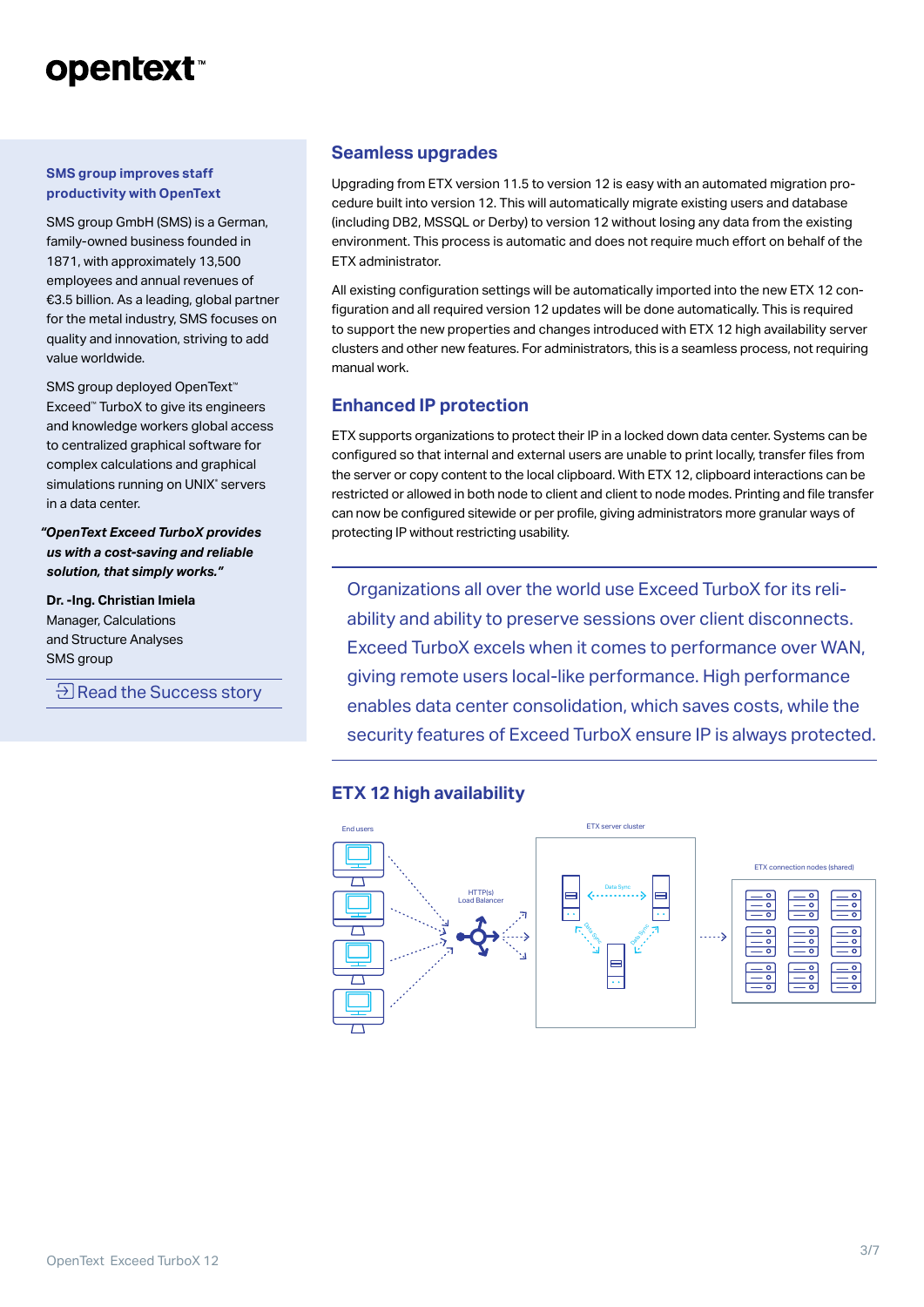## opentext<sup>\*</sup>

| Features                                       |                                                                                                                                                                                                                                                                                                             |
|------------------------------------------------|-------------------------------------------------------------------------------------------------------------------------------------------------------------------------------------------------------------------------------------------------------------------------------------------------------------|
| High definition display                        | • Offers unrivaled pixel-perfect drawing and precise color rendering, important for visual designers,<br>CAD engineers, doctors and other users who require high-accuracy display                                                                                                                           |
| Adaptive remote protocols                      | • Tunes itself automatically to deliver the perfect balance between image fidelity and accuracy, along with<br>optimal performance and bandwidth usage                                                                                                                                                      |
| Ultra-low bandwidth usage                      | • Reduces bandwidth requirements dramatically when accessing remote desktops and applications over<br>the WAN, while providing the best possible responsiveness and display quality                                                                                                                         |
| <b>Built-in support for OpenGL and DirectX</b> | • Delivers out-of-the-box support for GPU-accelerated OpenGL and DirectX remote sessions for Windows<br>and X Window applications for CAD/CAM engineers and other professionals working on 3D modeling<br>• Allows users to access their remote 3D applications, suspend their session and restart it later |

| <b>Session Management</b>         |                                                                                                                                                                                                                                                       |
|-----------------------------------|-------------------------------------------------------------------------------------------------------------------------------------------------------------------------------------------------------------------------------------------------------|
| <b>Centralized web access</b>     | • Provides users with a web dashboard to access their remote desktops and applications<br>• Enables users to create, customize and launch sessions from a single location, with IT deciding which<br>systems are accessible based on user ID or group |
| <b>Suspend and resume</b>         | • Allows users to take Windows and X Window sessions with them when they are on the go-suspending<br>any active sessions and resuming them anytime, anywhere, on any platform                                                                         |
| <b>Session Sneak Peek</b>         | • Enables users to check the status of a session or simulation without resuming the session, viewing a snapshot<br>in realtime, from any device.                                                                                                      |
| <b>Fail-proof sessions</b>        | • Suspends any active session automatically if a network connection is lost                                                                                                                                                                           |
|                                   | • Maintains the state of applications running in the session, protecting valuable project data from<br>accidental disconnection                                                                                                                       |
| Supercharged sharing              | • Allows users from around the globe to share projects and ideas in realtime over the internet, by taking<br>advantage of desktop and application sharing for both Windows and X Window sessions                                                      |
| All-in-one remote access          | • Provides fast remote access to UNIX, Linux and Windows desktops from any Windows, Mac, Linux PC or iPad                                                                                                                                             |
|                                   | - Allows users to work on the platform of their choice, while accessing applications and desktops on<br>a variety of hosts                                                                                                                            |
|                                   | • Sessions can be transferred between clients on different operating systems                                                                                                                                                                          |
| <b>Messages and notifications</b> | • Includes a built-in email messaging system that notifies users based on predefined events, such as system<br>or session status or when someone wants to share a session                                                                             |
|                                   | • Improves the responsiveness of IT and enhances user productivity with realtime notifications                                                                                                                                                        |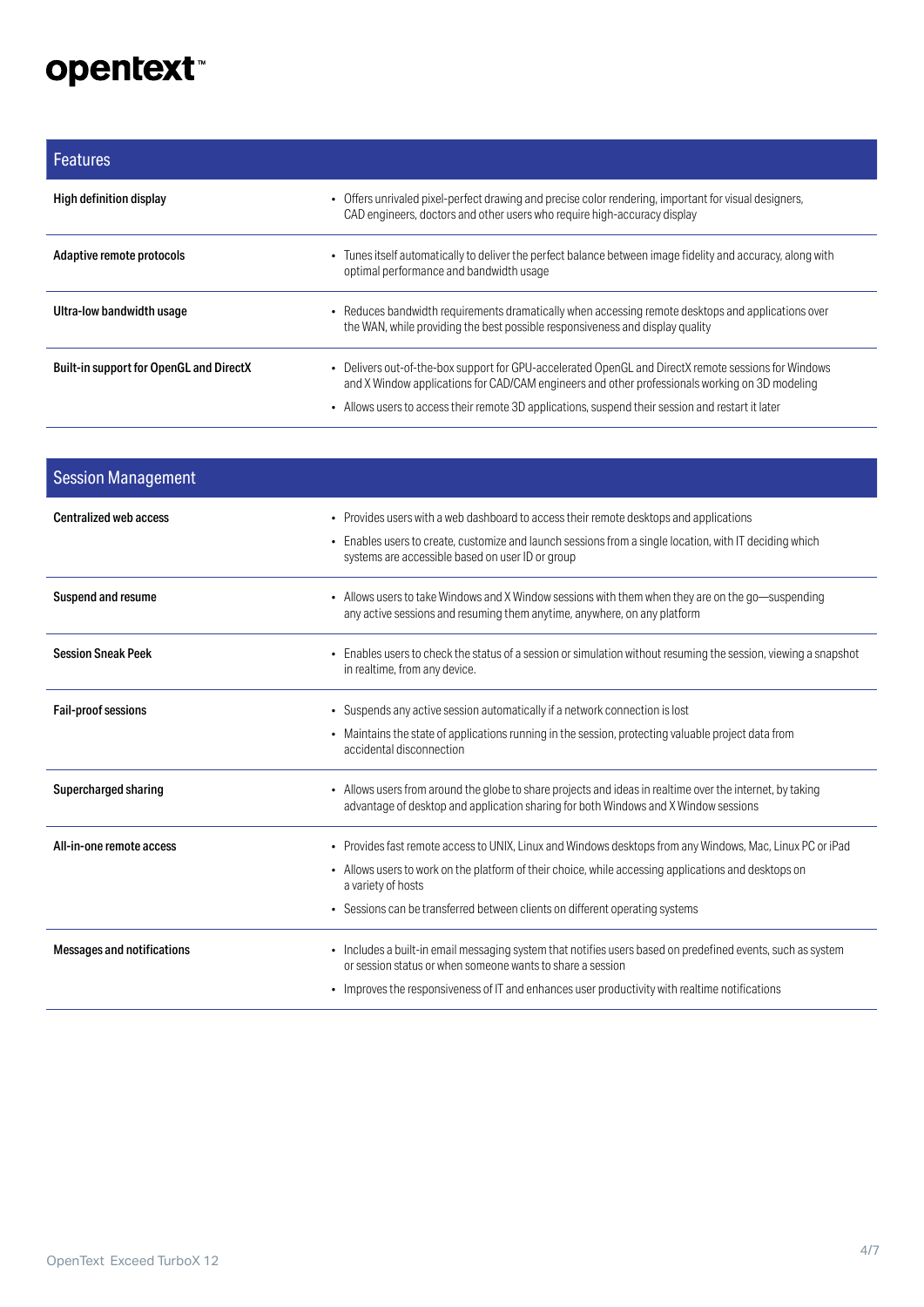## opentext<sup>™</sup>

#### Security and authentication Supports FIPS 140-2 validated encryption • Incorporates the latest FIPS 140-2 enabled SSL libraries to encrypt network communication Encryption with SSH and SSL • Offers a combination of Secure Shell (SSH) and Secure Socket Layer (SSL) protocols to secure and encrypt communication between user desktop computers and application hosts Single-sign-on and LDAP integration • Grants Windows users access to Exceed TurboX and remote resources without re-authentication through the support for Kerberos™ and GSSAPI • Reduces password fatigue with single-sign-on and helps organizations improve compliance • Supports various back-end authentication mechanisms, including Pluggable Authentication Modules (PAM), through which users can be authenticated against third-party authentication systems that have standards-based PAM libraries

| <b>Environment administration features</b> |                                                                                                                                                                                                                                                                                                                                                        |
|--------------------------------------------|--------------------------------------------------------------------------------------------------------------------------------------------------------------------------------------------------------------------------------------------------------------------------------------------------------------------------------------------------------|
| <b>Clustering and load balancing</b>       | • Supports horizontal scaling of line-of-business applications and their demand for computing resources<br>• Distributes workloads dynamically within the cluster to ensure that all server resources are fully utilized                                                                                                                               |
| Multiple levels of failover and redundancy | • Offers automatic failover protection and works with existing high-availability infrastructures to support<br>various failover scenarios and redundancy provisioning                                                                                                                                                                                  |
| Centralized users and access management    | • Keeps users and access management in a centralized database<br>• Decreases the administrative headaches of managing disparate user communities and empowers<br>administrators to control application access on the user and group levels                                                                                                             |
| Diverse administrative roles               | • Supports four different administrative levels, each crafted for different management tasks                                                                                                                                                                                                                                                           |
| Automatic upgrades                         | • Reduces the cost of upgrades by automatically rolling out ETX server-side components to all server nodes<br>when the latest version is installed<br>• Applies most upgrades without interrupting user sessions and runtime patches can be applied selectively<br>to test new functionality without affecting other users                             |
| Comprehensive activity log                 | • Allows administrators to quickly explore and inspect details of user and server activities through<br>the intuitive web UI<br>• Enables users to easily export log entries for further analysis or archiving purposes                                                                                                                                |
| Remote support                             | • Uses centralized data storage to store system and user-related profiles and configurations, reducing the<br>administrative headaches of managing disparate user desktops<br>• Empowers administrators to manage application access at the user and group levels using centralized<br>profile management                                              |
| Zero client installation                   | • Eliminates the stress on IT by providing a clientless architecture, where the latest client runtime is downloaded<br>from the ETX server on demand                                                                                                                                                                                                   |
| <b>REST API support</b>                    | • Supports management of the ETX server via REST API, enabling management of the ETX server through custom<br>applications and shell scripts, reducing the administrative burden of managing complex infrastructure<br>• Allows ETX functionality to be embedded into existing applications and web portals, for example, to launch<br>remote sessions |
| Diverse administrative roles               | • Supports four different administrative levels, each crafted for different management tasks                                                                                                                                                                                                                                                           |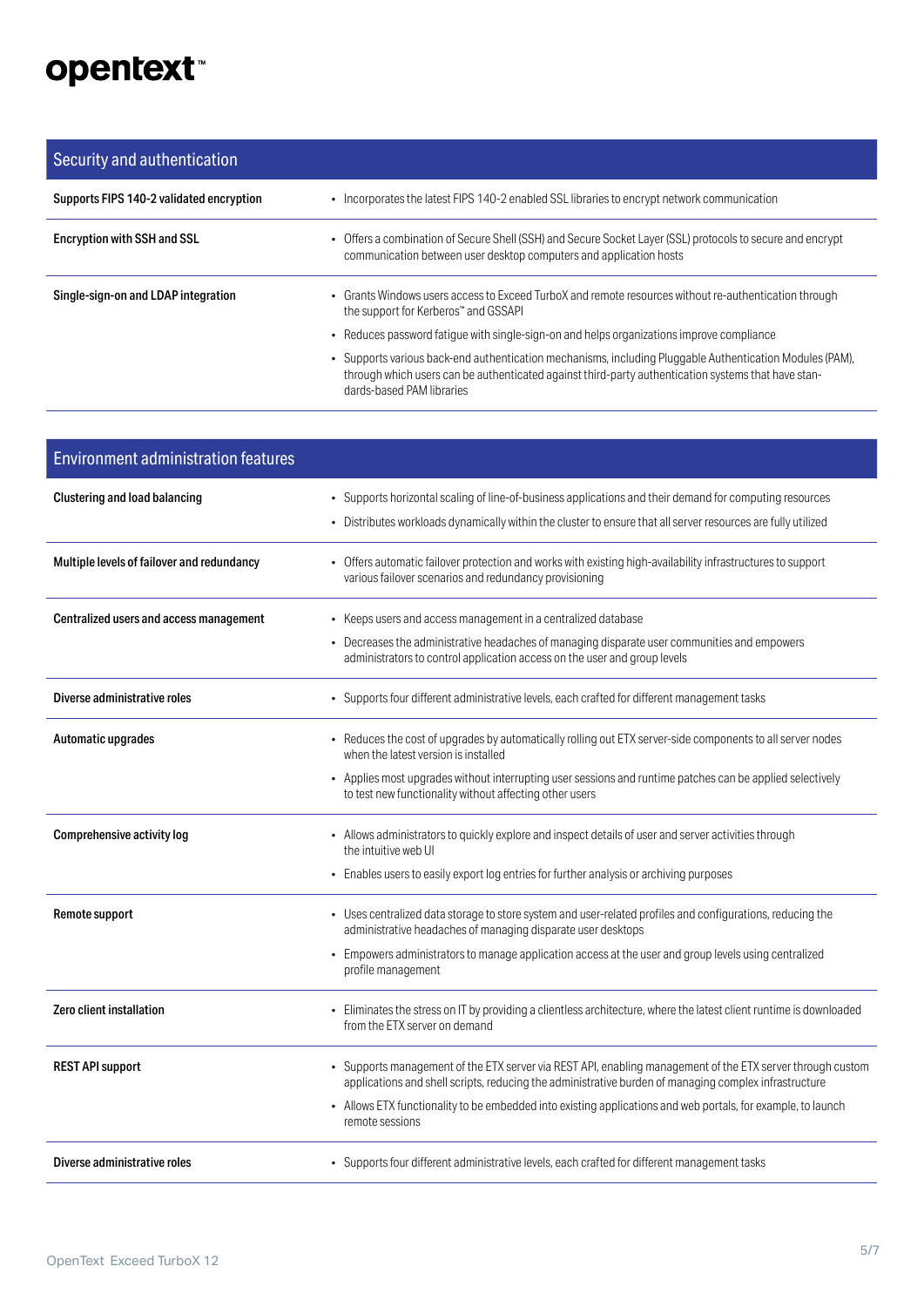## opentext<sup>\*</sup>

#### Environment administration features

| Anywhere administration                                                                            | • Empowers administrators to monitor and manage Exceed TurboX from any location using just<br>a web browser on any computing device<br>• Includes a full web interface                                                                                               |
|----------------------------------------------------------------------------------------------------|----------------------------------------------------------------------------------------------------------------------------------------------------------------------------------------------------------------------------------------------------------------------|
| User and group Management with<br>Microsoft <sup>®</sup> Active Directory <sup>®</sup> integration | • Non-intrusively accesses Microsoft Active Directory and allows administrators to import and use existing<br>user and group information to configure profile and access control                                                                                     |
| <b>Built-in reporting</b>                                                                          | • Provides detailed reporting on resource and license usage over any given time, providing insights into usage<br>patterns and license consumption, so that companies can properly provision hardware and software licenses,<br>as well as track usage by user group |
| GPU H.264 support for maximum<br>infrastructure consolidation                                      | • Support for NVIDIA GRID <sup>®</sup> technology for fast rendering and display compression of Linux<br>and Windows remote sessions<br>• Supports extreme scalability and cost savings for high-end 2D and 3D application/desktop workloads                         |
| Designed for private/public cloud                                                                  | • Employs a modern, web-centric architecture with web-based authentication and administration interfaces                                                                                                                                                             |

| <b>Supported platforms</b> |                                                                                                                                                                                                                                                                                                                                                                                                   |
|----------------------------|---------------------------------------------------------------------------------------------------------------------------------------------------------------------------------------------------------------------------------------------------------------------------------------------------------------------------------------------------------------------------------------------------|
| Web application server     | • Red Hat® Enterprise Linux® 6.5 or later, 64-bit<br>• CentOS® 6.5 or later, 64-bit<br>• SUSE® Linux Enterprise Server 11 or later, 64-bit<br>• Oracle® Solaris® SPARC® 10 U11 or later, 64-bit<br>• Oracle Solaris x86-64 10 U11 or later, 64-bit                                                                                                                                                |
| <b>Connection node</b>     | • Oracle Solaris SPARC 10 U11 or later, 64-bit<br>• Oracle Solaris x86-64 10 U11 or later, 64-bit<br>• Red Hat Enterprise Linux 6.5 or later, 64-bit<br>• CentOS 6.5 or later, 64-bit<br>• SUSE Linux Enterprise Server 11 or later, 64-bit<br>• IBM AIX® 7.1 or later, 64-bit<br>• Windows 7 SP1, Windows 8.1 and Windows 10, 64-bit<br>• Windows Server® 2008 R2 SP1, 2012 R2, and 2016, 64-bit |
| <b>Client platforms</b>    | • Windows 7 SP1, Windows 8.1 and Windows 10, 64-bit<br>• Windows Server® 2008 R2 SP1, 2012 R2, and 2016, 64-bit<br>• Red Hat Enterprise Linux 6.5 or later, 64-bit<br>• CentOS 6.5 or later, 64-bit<br>• SUSE® Linux Enterprise Server 11 or later, 64-bit<br>• MacOS <sup>™</sup> 10.14 (Mojave) or later<br>• iPad® 4th Generation, iPad Air® 2, iPad Pro® 12 inch or later                     |
| Web browsers               | • Microsoft Internet Explorer® 11<br>• Microsoft Edge <sup>®</sup><br>• Mozilla Firefox®<br>• Google Chrome™<br>• Safari® 8 or later (applicable to Mac OS™ only)                                                                                                                                                                                                                                 |